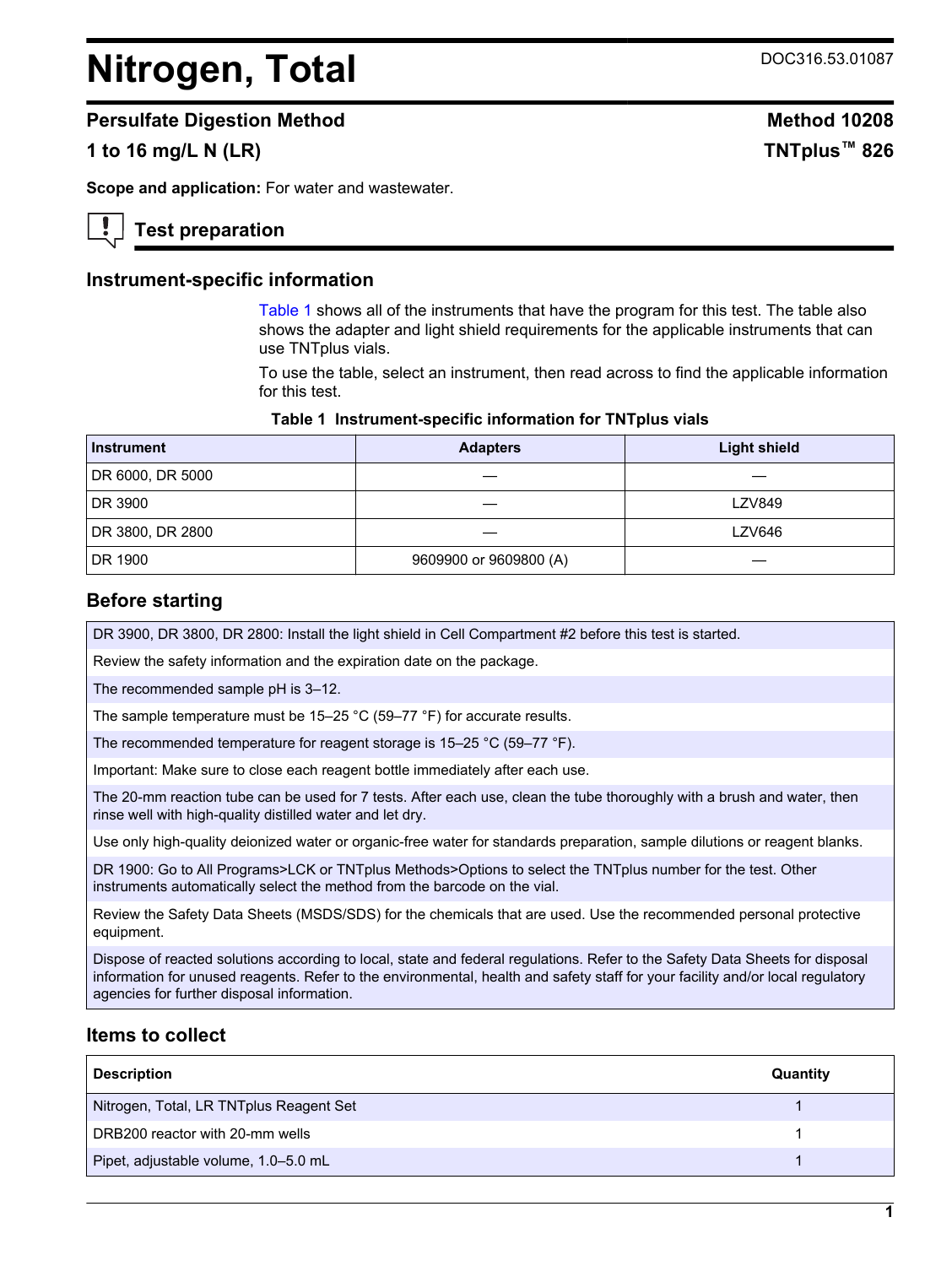# **Items to collect (continued)**

| <b>Description</b>                   | Quantity |
|--------------------------------------|----------|
| Pipet, adjustable volume, 0.2-1.0 mL |          |
| Pipet tips                           |          |
| Test tube rack                       |          |

Refer to [Consumables and replacement items](#page-3-0) on page 4 for order information.

# **Sample collection and storage**

- Collect samples in clean glass or plastic bottles.
- Analyze the samples as soon as possible for best results.
- To preserve samples for later analysis, adjust the sample pH to less than 2 with concentrated sulfuric acid (approximately 2 mL per liter). No acid addition is necessary if the sample is tested immediately.
- Keep the preserved samples at or below 6 °C (43 °F) for a maximum of 28 days.
- Let the sample temperature increase to room temperature before analysis.
- Before analysis, adjust the pH to 7 with 5 N sodium hydroxide solution.
- Correct the test result for the dilution caused by the volume additions.

# **Test procedure**



**1.** Set the DRB200 reactor power to on. Set the temperature to 120 °C.



**2.** Add 1.3 mL of sample, 1.3 mL of Solution A and 1 Reagent B tablet in quick succession to a dry 20-mm reaction tube. Close the reaction tube immediately. Do not invert.



**3.** Insert the reaction tube in the preheated DRB200 reactor. Close the lid.



**4.** Keep the reaction tubes in the reactor for 30 minutes.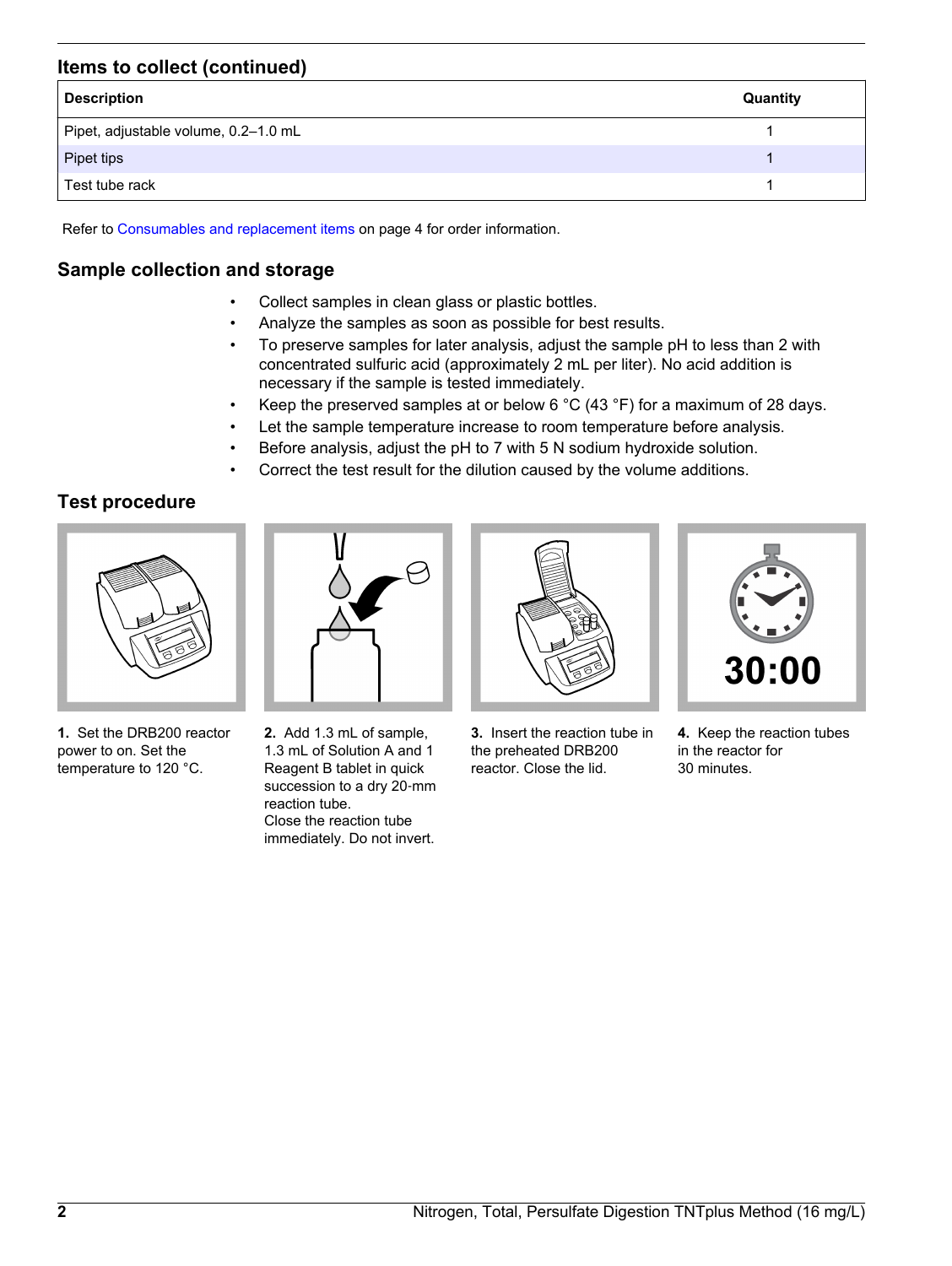

**5.** When the timer expires, carefully remove the reaction tube from the reactor. Let the temperature of the reaction tube decrease to room temperature.



**6.** Invert the reaction tube 2–3 times.



**7.** Use a pipet to add 0.5 mL of the digested sample from the 20‑mm reaction tube into a test vial.



**8.** Use a pipet to add 0.2 mL of Solution D to the test vial.



**9.** Quickly tighten the cap on the vial and invert until completely mixed.



**10.** Start the reaction time of 15 minutes.



**11.** When the timer expires,

clean the vial.



**12.** DR 1900 only: Select program 826. Refer to [Before starting](#page-0-0) on page 1.



**13.** Insert the vial into the cell holder. DR 1900 only: Push **READ**. Results show in mg/L N.

# **Reagent blank correction**

For the best results, measure the reagent blank value for each new lot of reagent. Replace the sample with deionized water in the test procedure to determine the reagent blank value. Subtract the reagent blank value from the sample results automatically with the reagent blank adjust option. Measure the reagent blank value when a new lot of reagent is used.

- **1.** Use deionized water as the sample in the test procedure to measure the reagent blank value.
- **2.** Set the reagent blank function to on. The measured reagent blank value is shown.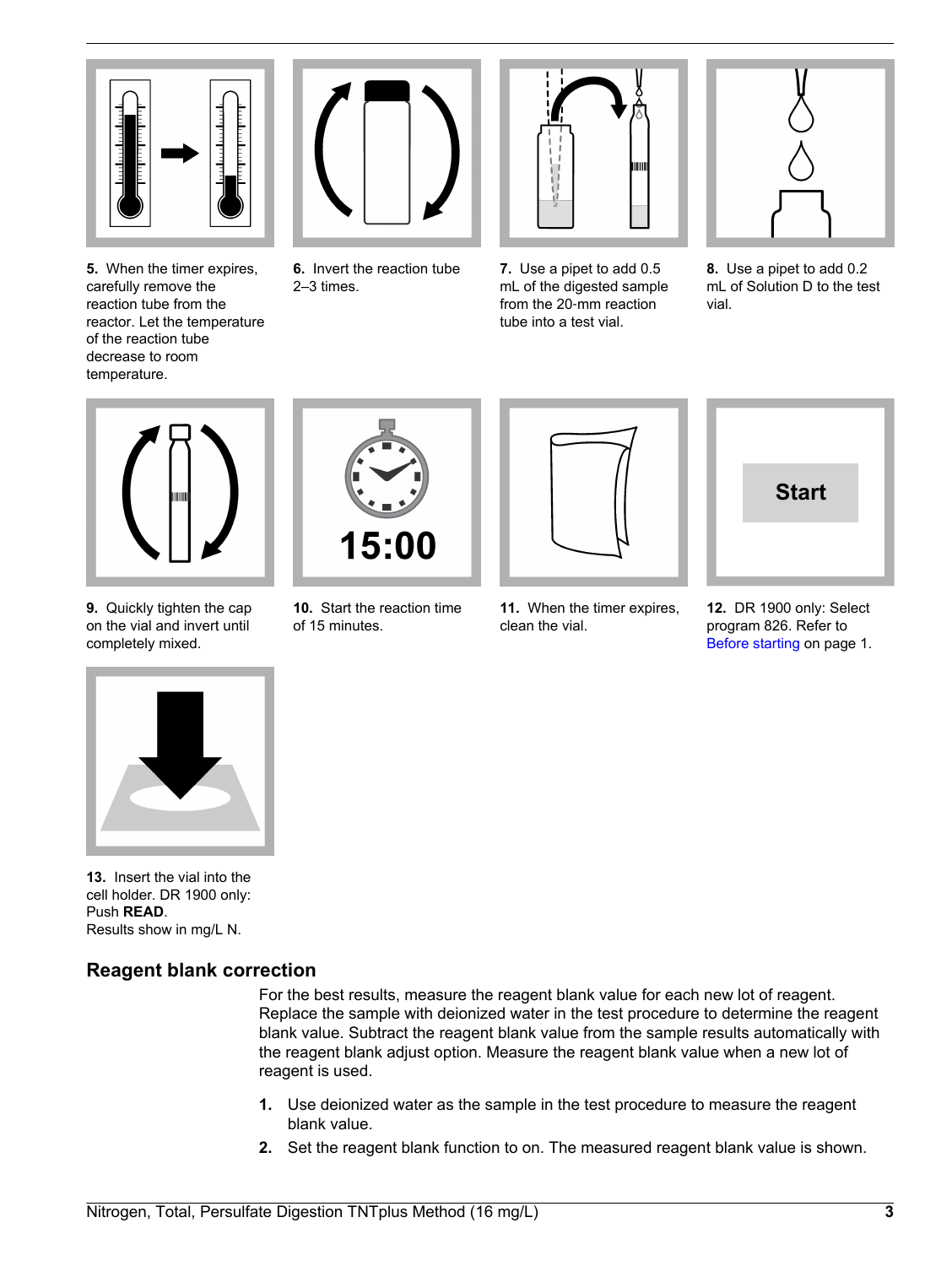**3.** Accept the blank value. The reagent blank value is then subtracted from all results until the reagent blank function is set to off or a different method is selected. *Note: As an alternative, record or enter the reagent blank value at a different time. Push the highlighted reagent blank box and use the keypad to enter the value.*

#### <span id="page-3-0"></span>**Interferences**

A light pink color may develop during the reaction. This color does not interfere with the analysis. Table 2 shows that the ions were individually examined to the given concentrations and do not cause interference. No cumulative effects or influences of other ions were found.

|  |  | Table 2 Interfering substances |
|--|--|--------------------------------|
|--|--|--------------------------------|

| Interfering substance | Interference level |  |
|-----------------------|--------------------|--|
| COD                   | 400 mg/L           |  |
| <sup>1</sup> Chloride | 800 mg/L           |  |

# **Accuracy check**

#### **Standard solution method**

Use the standard solution method to validate the test procedure, the reagents and the instrument.

Items to collect:

- Nitrogen, Ammonia Standard Solution, 10-mg/L NH3–N
- **1.** Use the test procedure to measure the concentration of the standard solution.
- **2.** Compare the expected result to the actual result.

*Note: The factory calibration can be adjusted slightly with the standard adjust option so that the instrument shows the expected value of the standard solution. The adjusted calibration is then used for all test results. This adjustment can increase the test accuracy when there are small variations in the reagents or instruments.*

#### **Summary of Method**

Inorganic and organic nitrogen compounds are digested with peroxodisulfate and are oxidized to nitrate. The nitrate ions react with 2,6-dimethylphenol in a solution of sulfuric and phosphoric acid to form a nitrophenol. The measurement wavelength is 345 nm.

#### **Consumables and replacement items**

#### **Required reagents**

| <b>Description</b>                      | <b>Quantity/Test</b> | Unit   | Item no.      |
|-----------------------------------------|----------------------|--------|---------------|
| Nitrogen, Total, LR TNTplus Reagent Set |                      | 25/pkg | <b>TNT826</b> |

#### **Required apparatus**

| <b>Description</b>                                              | <b>Quantity/test</b> | Unit          | Item no.      |
|-----------------------------------------------------------------|----------------------|---------------|---------------|
| DRB 200 Reactor, 115 VAC option, 9 x 13 mm + 2 x 20 mm, 1 block |                      | each          | DRB200-01     |
| DRB 200 Reactor, 230 VAC option, 9 x 13 mm + 2 x 20 mm, 1 block |                      | each          | DRB200-05     |
| Pipet, adjustable volume, 1.0-5.0 mL                            |                      | each          | <b>BBP065</b> |
| Pipet tips, for 1.0–5.0 mL pipet                                |                      | 75/pkg        | <b>BBP068</b> |
| Pipet, adjustable volume, 0.2-1.0 mL                            |                      | each          | <b>BBP078</b> |
| Pipet tips, for 0.2–1.0 mL pipet                                | 2                    | $100$ /p $ka$ | BBP079        |
| Test tube rack for 20-mm vials, 20 holes                        |                      | each          | 2497912       |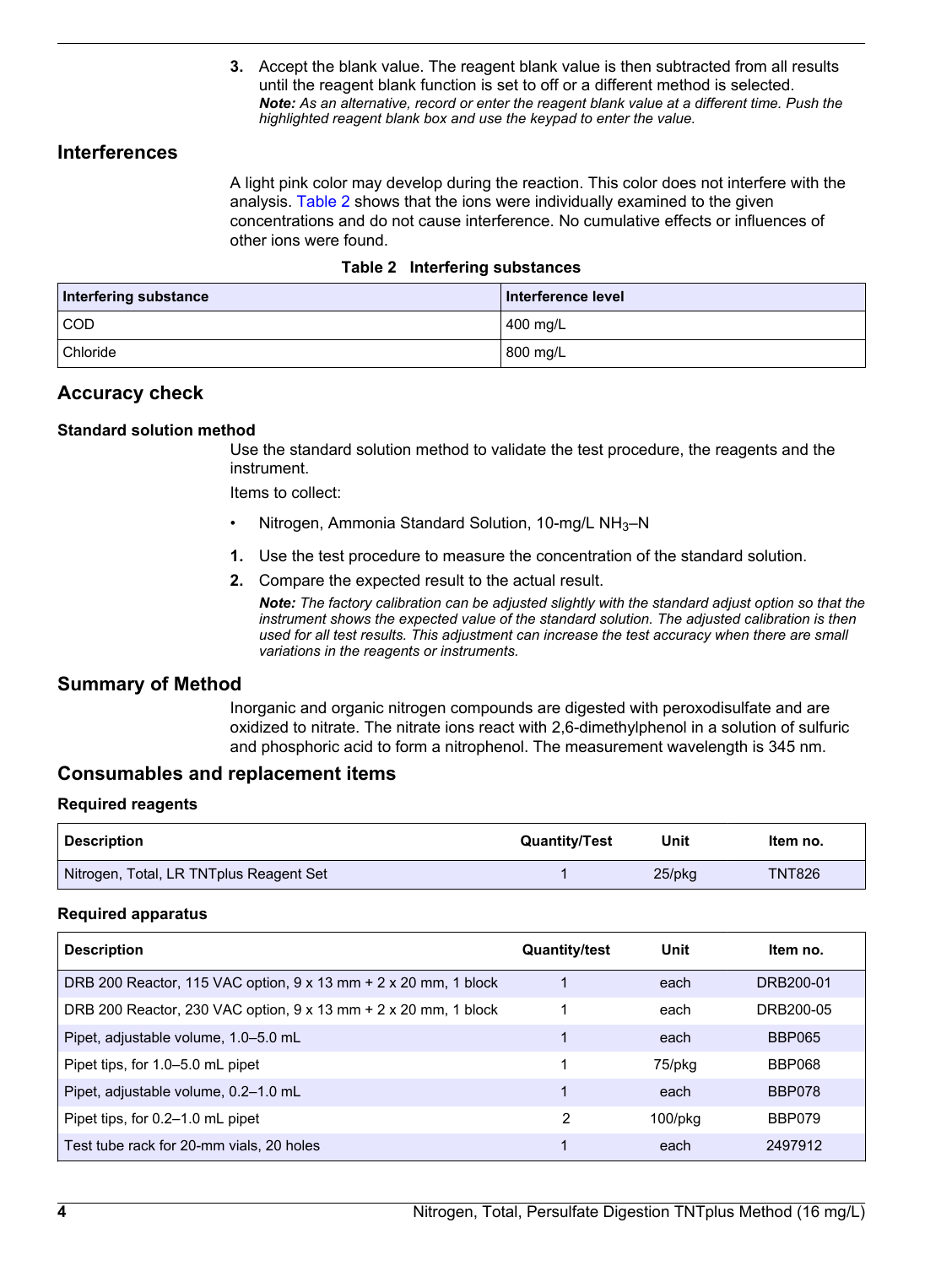# **Required apparatus (continued)**

| <b>Description</b>                       | <b>Quantity/test</b> | Unit | Item no. |
|------------------------------------------|----------------------|------|----------|
| Test tube rack for 20-mm vials, 40 holes |                      | each | 2497902  |
| Light shield, DR 3800, DR 2800, DR 2700  |                      | each | LZV646   |
| Light shield, DR 3900                    |                      | each | LZV849   |

# **Recommended standards**

| <b>Description</b>                                             | Unit   | Item no. |
|----------------------------------------------------------------|--------|----------|
| Nitrogen Ammonia Standard Solution, 10-mg/L NH <sub>3</sub> -N | 500 mL | 15349    |

# **Optional reagents and apparatus**

| <b>Description</b>                                         | Unit       | Item no. |
|------------------------------------------------------------|------------|----------|
| Brush, test tube                                           | each       | 69000    |
| Sampling bottle with cap, low density polyethylene, 500-mL | $12$ /pkg  | 2087079  |
| Sodium Hydroxide Standard Solution, 5.0 N                  | 100 mL MDB | 245032   |
| Sulfuric Acid, concentrated, ACS                           | 500 mL     | 97949    |
| Water, deionized                                           | 4 L        | 27256    |
| Water, organic-free                                        | 500 mL     | 2641549  |